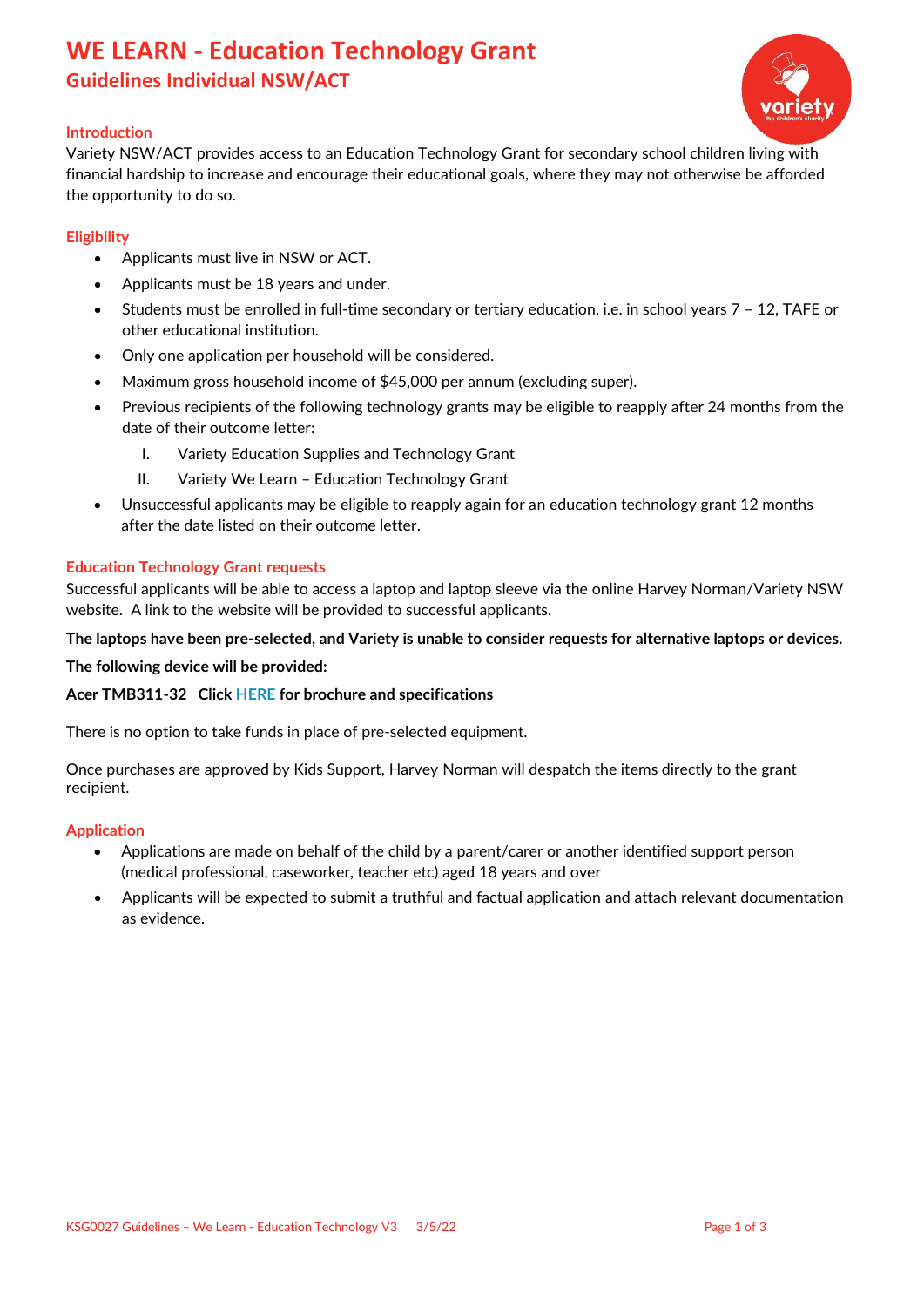# **WE LEARN - Education Technology Grant Guidelines Individual NSW/ACT**



## **Attachments/Evidence**

The following attachments must be included as part of the application.

**1. Support Letter**

A letter (no older than 3 months) from an education support person (ie a teacher or Principal from the school your child attends, or will attend). This letter must be on school letterhead and will need to address the following points for the application to be considered:

- o How is the student known to the support person,
- $\circ$  Is the student expected to remain in education for at least one more calendar year,
- o Does the student have a good school attendance record,
- $\circ$  Would the student benefit from their own laptop/tablet to adequately complete their studies,
- o Does the student currently have access to their own laptop/tablet or
- o Is the student's currently owned laptop/tablet inadequate for purpose.

Click [HERE](https://www.variety.org.au/nsw/wp-content/uploads/2022/05/Support-letter-We-Learn.pdf) to see an example of a Support Letter.

If your child is home schooled, please contact [kidssupport@varietynsw.org.au](mailto:kidssupport@varietynsw.org.au) before starting your application.

- **2. Household Income** Proof of household Income:
	- 1) **If unemployed and receiving Centrelink payments**: your most recent activity statement. (You can view, download, or request a copy of your activity statement via your Centrelink online account through myGov). Click [HERE](https://www.servicesaustralia.gov.au/centrelink-online-account-help-request-document) for link to Centrelink website
	- 2) **If employed (full time, part time, casual or self employed) and receiving wages**: either
		- 2020/2021 or 2021/2022 ATO Notice of Assessment or
		- Recent payslip (within 3 months)
	- 3) **If employed and receiving Centrelink payments**:
		- 2020/2021 or 2021/2022 ATO Notice of Assessment or
		- your most recent payslip and Centrelink activity statement.

#### **Post-Submission and Assessment – 2022**

Variety NSW We Learn - Education Technology grants are open from 25<sup>th</sup> July - 24<sup>th</sup> August 2022. After submission, applications will be assessed by the Committee at the next scheduled meeting. You will receive notification by email when your application has been assessed. Please allow up to 8 weeks for the process to be complete after you submit your application.

Each application is assessed by the Kids Support team on its own merit. Eligible submissions are presented to the Kids Support Committee for the final decision.